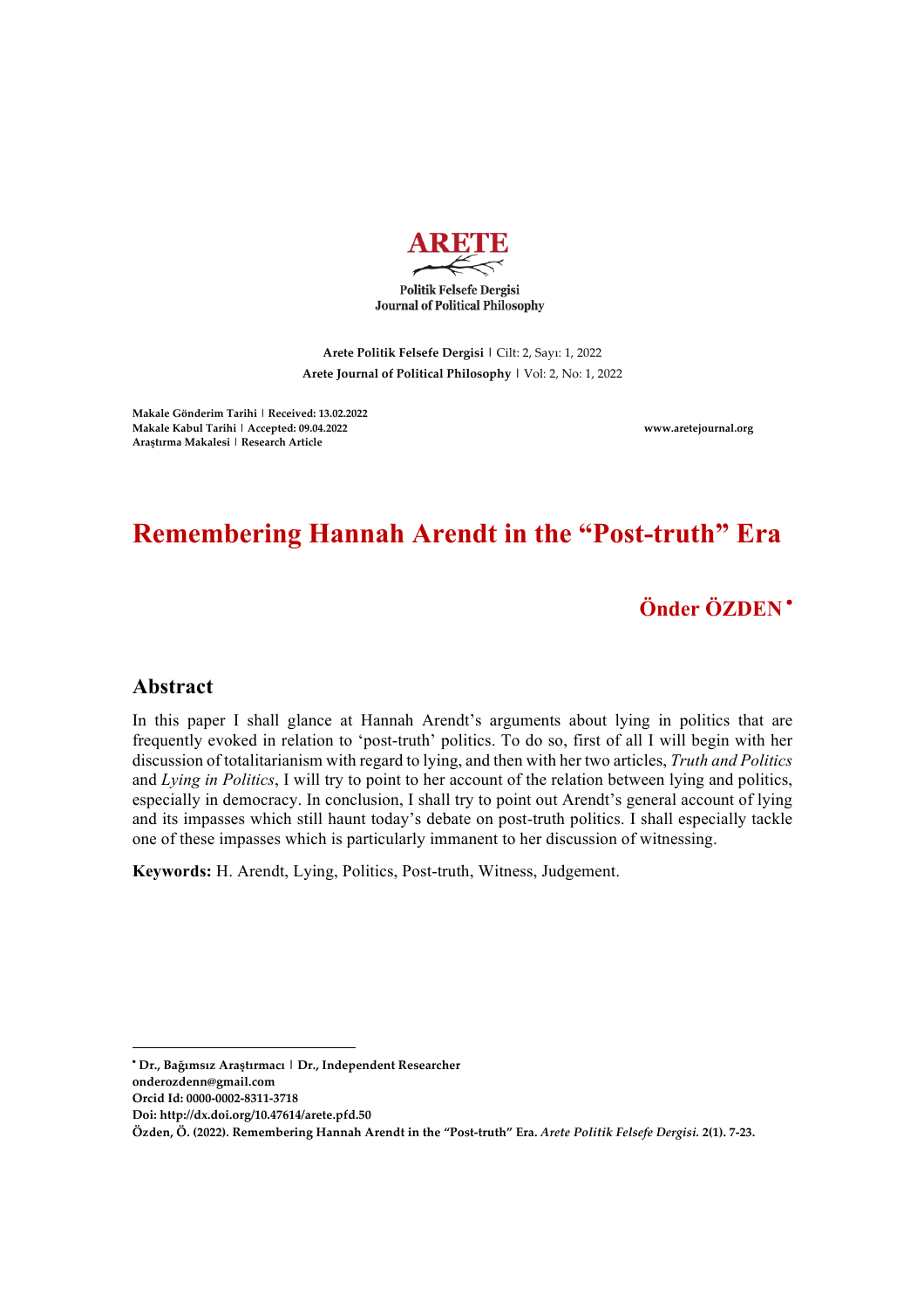## **Hakikat-sonrası Çağda Hannah Arendt'i Hatırlamak**

## **Özet**

Bu yazıda, Hannah Arendt'in siyasette yalan söylemekle ilgili olarak sıklıkla "hakikat-sonrası" siyasetle bağlantılı olarak gündeme gelen argümanları ele alınacaktır. Öncelikle Arendt'in totaliter rejimlerde yalan söyleme konusundaki tartışmasına değinilecektir. Daha sonra, *Hakikat ve Siyaset* ve *Siyasette Yalan* adlı iki makalesiyle, özellikle demokraside yalan ve siyaset arasındaki ilişkiye dair açıklamasına işaret edilmeye çalışılacaktır. Bunu yaparken de yalan söyleme sorunuyla bağlantılı olarak Arendt'in eylem, yargı ve tanıklık hakkındaki fikirlerine kısaca değinilecektir. Son olarak, Arendt'in anlatısında bugünün hakikat-sonrası siyaset tartışmasına musallat olan, ve bilhassa Arendt'in tanıklık tartismasına içkin olan açmaz genel olarak ele alınacaktır.

**Anahtar Kelimeler:** H. Arendt, Yalan, Siyaset, Hakikat-sonrası, Tanık, Yargı yetisi

#### **Introduction**

It is Etienne Balibar who reminds us that Hannah Arendt never wrote the same book, and more than this, it is also him who underscores that she never "wrote two successive books from the same point of view" (Balibar, 2007, p. 727). With his remarks, Balibar aptly captures Arendt's insistence on being called a political theorist and not a philosopher. This is due to her insistence on the unpredictable and ever-changing character of politics and her rejection of conceptualising it in systemic terms. In this manner, saying that Arendt's *oeuvre* reflects politics 'unpredictable and ever-changing character would not come as a surprise. This can also be one of the reasons why her thought is revisited at every important political turn: from refugee crisis to totalitarian threats or to the disobedience movements, to name a few. The current political turn, which is being addressed with the help of Arendt, is undoubtedly so-called 'post-truth' politics.

Nowadays, we often come across comments about post-truth politics, and in these comments Hannah Arendt is frequently evoked; either to describe our current political atmosphere, or to find a way out of the supposedly dark times that we find ourselves in. Post-truth politics has been characterised by abundant lying which in turn is considered as one of the defining aspects of dark times. As Arendt says:

If it is the function of the public realm to throw light on the affairs of men by providing a space of appearances in which they can show in deed and word, for better or worse, who they are and what they can do, then darkness has come when this light is extinguished … by speech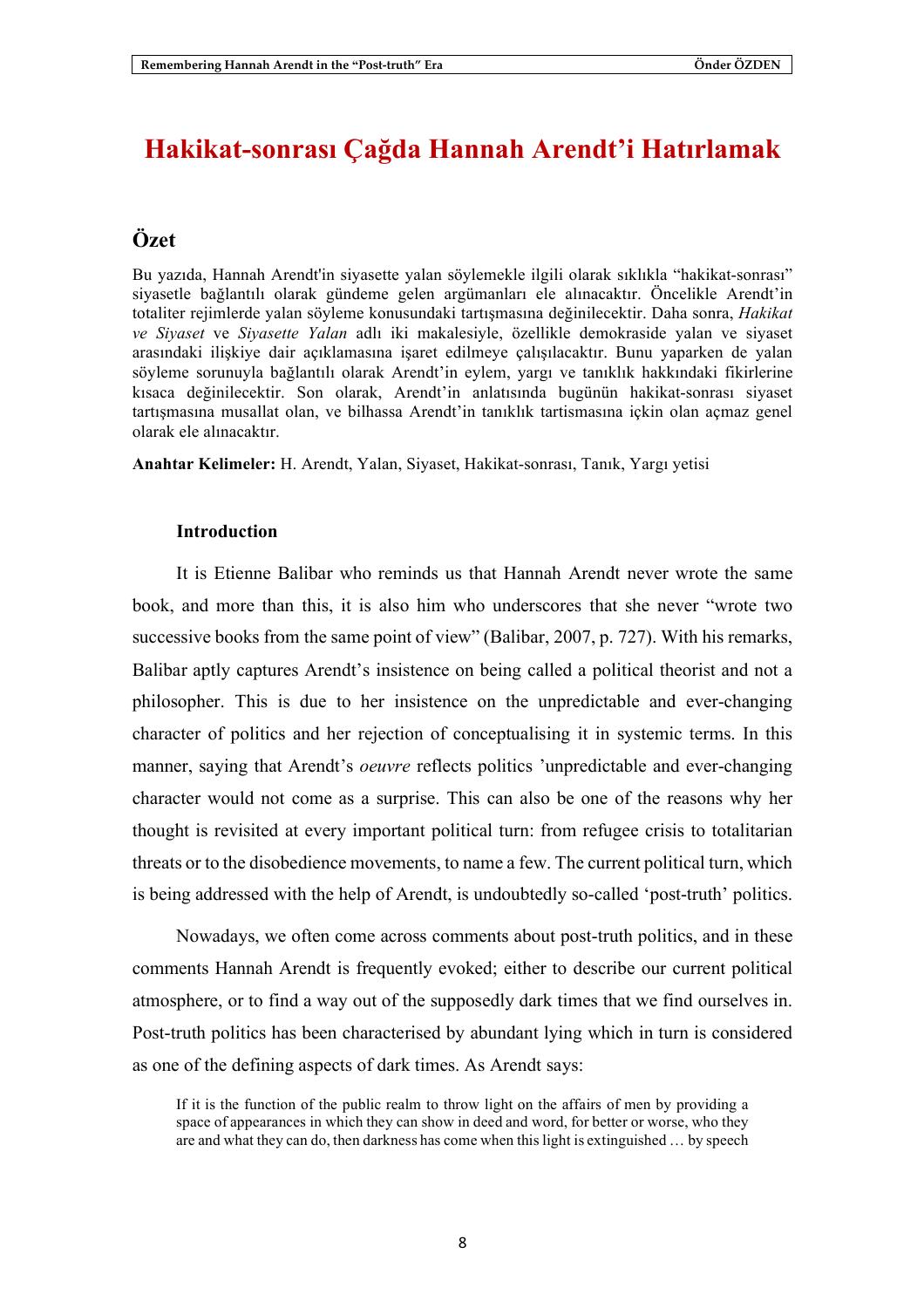that does not disclose what is but sweeps it under the carpet, by exhortations, … that … degrade all truth in meaningless triviality. (Arendt 1968, p. viii)

The prevalence of lying in politics is considered a big threat since it is assumed that lying creates a "lying world order" and this then undermines citizens' capacity to judge, accordingly the inability to discern what is truth or not will eventually lead to totalitarian crime. Especially in newspapers but also in many academic articles, the comments on post-truth politics share this line of argument. For instance, one could take an article written by Karen Greenberg, which appeared in The New Republic: "the danger comes when it no longer matters to the populace whether something is true or not, only whether it is useful. The result is that the inability to distinguish between values and to make judgments accordingly becomes obsolete, and … eventually disappears entirely". "The ideal subject of totalitarian rule," she continues, referring to Arendt "is not the convinced Nazi or the convinced Communist, but people for whom the distinction between fact and fiction…and the distinction between true and false no longer exists" (Greenberg, 2017; no page number).

From another point, writing before the concept of 'post-truth' politics became ubiquitous, Peg Birmingham also underlines that when lies take over the political sphere, what is at stake in such a world is to bear witness to factual truth. In such a world, or in the "lying world order" what matters is the citizens' ability to judge; namely, their commitment to give testimony to what has happened (Birmingham, 2008, p. 37), disinterestedly and impartially.

In many comments on post-truth politics like Greenberg's or Birmingham's, we can come across more or less the same claims; the words can be different, but Arendt's arguments are the main references. The comments usually begin with portraying our political era, whose characteristic is the prevalence of lying. In such paintings, Alexander Koyre's voice, who gave a speech on totalitarianism and lying entitled *The Political*

<sup>&</sup>lt;sup>1</sup> Peg Birmingham deploys this phrase in her discussion of lying in politics. Referring to Arendt, Birmingham argues that "[i]n a world such as ours where cliche, rhetoric and ideology have developed to such a point that we are in danger of a lying world order wherein the criminalization of reality has rendered it difficult, if not impossible, to distinguish between truth and a lie because reality itself has largely been replaced by a lie" (Birmingham, 2008, p. 37). She further claims that what becomes important in such a world is judgement, namely, 'to bear witness to the givenness of factual truth, to recall evidence and give testimony to what has happened, to undertake the work and discipline of facing up to and bearing reality" (ibid.). Even though the article has been written before the concept 'post-truth' became ubiquitous, Peg Birmingham's essay heralds the current discussions.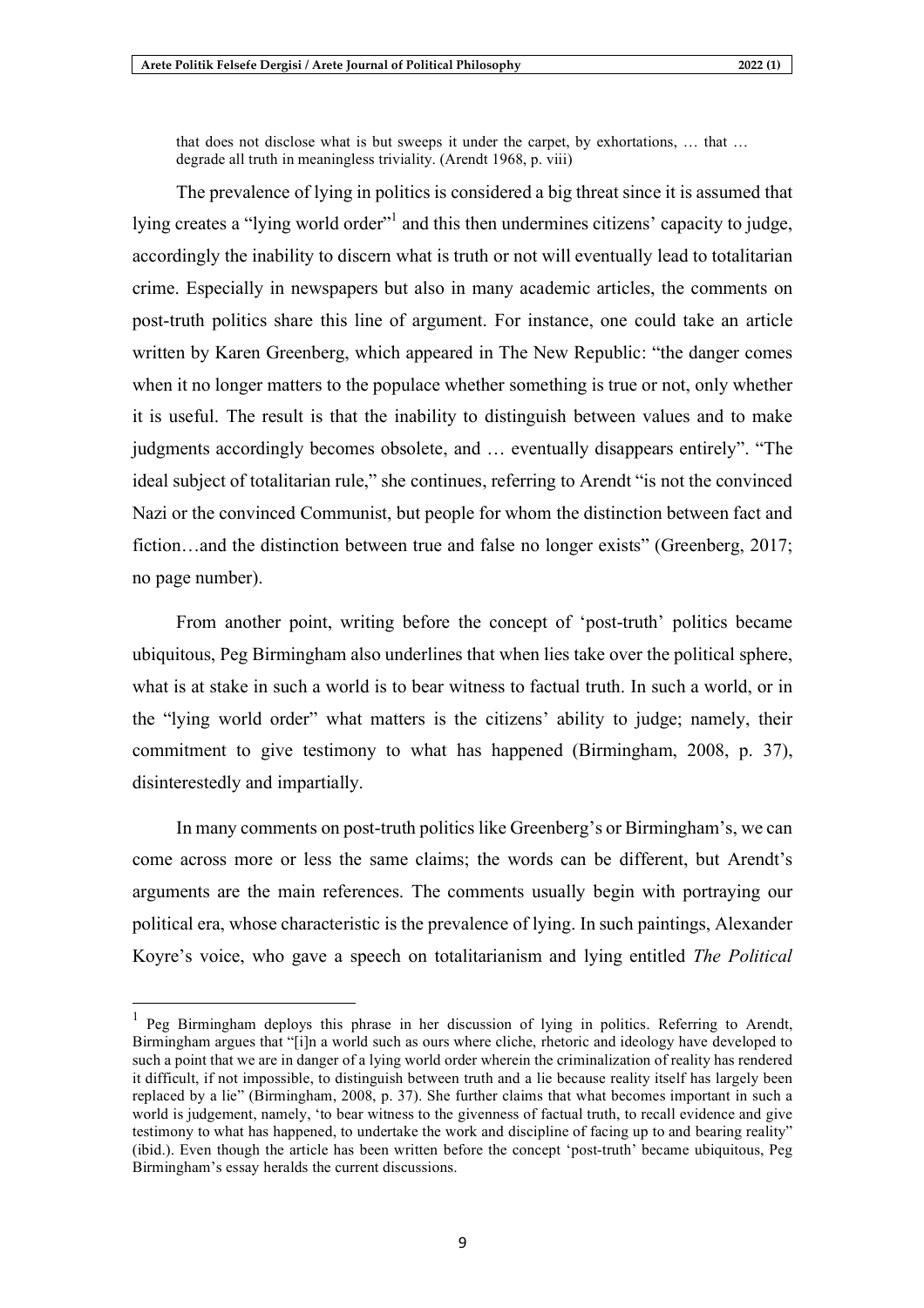*Function of the Modern Lie* in the middle of Second World War, 1943, reverberates "Never has there been so much lying as in our day. Never has lying been so shameless, so systematic, so unceasing" (Koyre, 1945, p. 290). After pointing to the exceptionality of lying in politics today, it is further discussed that the real threat does not come from lying as such but comes from the loss of the sense of what is a fact and what is not. This brings forth a trust crisis. In this atmosphere no one trusts their fellow man. Furthermore, this crisis and its cause confuse people's minds, it takes away their ability to judge and this state of mind makes it easy for totalitarian movements to flourish. Once people have become the victims of this state of mind, it is claimed from an Arendtian perspective that people can thoughtlessly be part of totalitarian crimes (Berkowitz, 2017).

While Arendt is evoked to understand the current alarming circumstances, her thoughts are also pointed to as helping us to find a way out of this darkness. Her emphasis on the figure of the witness who can limit the pervasiveness of lying by judging impartially and disinterestedly - what is a fact and what is not, is underlined by Arendt's commentators. This is the reason why from different fields an anthropologist Clara McGranahan (2017) and a scholar in philosophy Peg Birmingham (2008) referring to Arendt both argue that the duty of being a citizen is to be vigilant and to witness the facts and as a concluding remark, they both highlight that we have to hold on to our capacity of judgement.

In this paper I shall take a glance at Hannah Arendt's arguments about lying in politics that are frequently evoked in relation to 'post-truth' politics. To do so, first of all I will begin with her discussion of totalitarianism with regard to lying, and then with her two articles, *Truth and Politics* (originally written in 1967) and *Lying in Politics* (originally written in 1971) I will try to point to her account of the relation between lying and politics, especially in democracy. While doing this I will briefly touch on her ideas of political action, judgement, and witness in relation to the problem of lying. In conclusion, Ishall try to point out Arendt's general account of lying and itsimpasse which still haunts today's debate on post-truth politics, and is particularly immanent to her discussion of witnessing.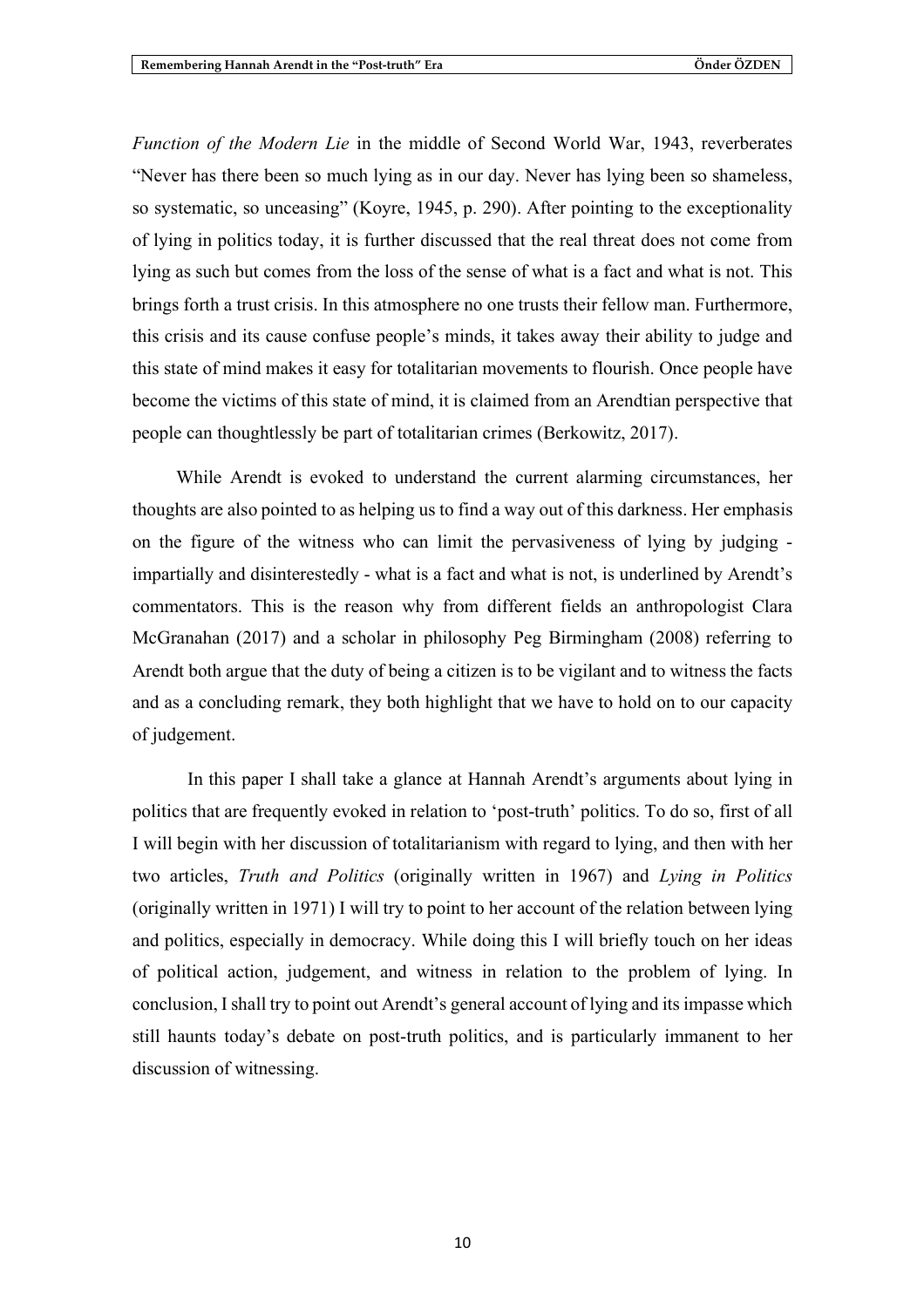#### **Arendt On Lying: From Totalitarianism to Democracy**

Arendt argues that the rise and the continuity of totalitarianism depends on the atmosphere that is fashioned by ideology which is based on lies, and in Nazism, for instance, this is Anti-Semitism. For her in these regimes the connection between lying and truth has changed entirely. Before totalitarian regimes, lies were used for hiding the truth or keeping the secrets, but what has changed is that these regimes made their lies truth. As she highlights "One can say that to some extent fascism has added a new variation to the old art of lying-the most devilish variation- that of lying the truth" (Arendt, 1994, p. 111). Fabricating facts based on a consistency which are entirely created out of lies, totalitarian regimes obtain the cohesion they need and they take away their subjects' ability to judge.

People can be susceptible to believing the consistency that is created by lies or, in Arendt's words, the lying world order because of the context that is brought up by imperialism. Defined by Arendt as "expansion for expansion's sake" imperialism, which is an element of totalitarianism, opens up a new mentality in which traditional boundaries have lost their meaning and human beings have been made superfluous. In this everchanging world human beings have lost their sense of belonging to traditional political or social bonds and with the totalitarian lies which now give them a consistent world view, they have become part of totalitarian movements thoughtlessly. "Under such conditions, one could make people believe the most fantastic statements one day, and trust that if the next day they were given irrefutable proof of their falsehood, they would take refuge in cynicism; instead of deserting the leaders who had lied to them, they would protest that they had known all along that the statement was a lie and would admire the leaders for their superior tactical cleverness" (Arendt, 1973, p. 382).

After the devastation of World War I, estranged from the world they once knew, and the mentality of expansion, people became rootless and superfluous. For Arendt, in these circumstances people have lost their sense of reality, and in order to mould the world according to a fictional reality, they are ready to take part in its creation, even if it requires extreme violence. This is the moment when people turn into a mob, the perfect subject of a totalitarian regime.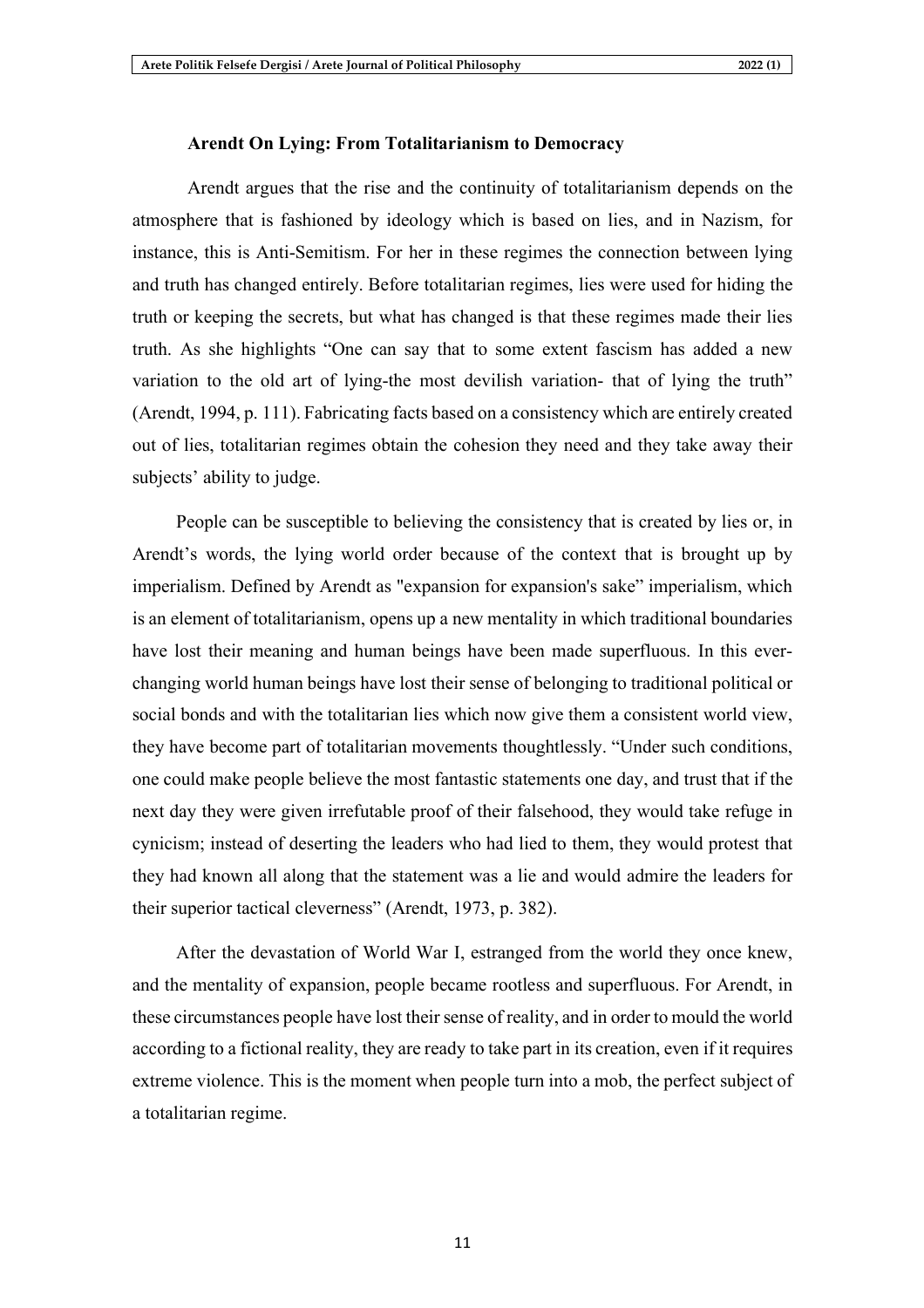According to Arendt, in totalitarian regimes in which discerning the difference between lies and truth has become impossible, what matters to the mob is the fictive reality that has been put before them. Confused with lies, the mob ceases to believe anyone else, but can also believe everything. Without judgement they can now only follow slogans, clichés, and can easily take part in totalitarian crimes. As she says:

If everybody always lies to you, the consequence is not that you believe the lies, but rather that nobody believes anything any longer. … And a people that no longer can believe anything cannot make up its mind. It is deprived not only of its capacity to act but also of its capacity to think and to judge. And with such a people you can then do what you please (Arendt, 1978; no page number).

Arendt differentiates a totalitarian regime with the lost capacity to discern lies and truth, and she further underlines that this loss results in a trust crisis. But Arendt also goes on to argue that democracies can share such a hazy atmosphere, in which truths and lying cannot be distinguished, a characteristic usually previously attributed to totalitarian regimes. It seems that in democracies one is likely to find themselves in webs of lies which give rise to the inability to judge. Now I would like to turn to how Arendt addresses the problem of lying in democracies. She discusses this topic in her two articles namely *Truth and Politics* and *Lying in Politics*. I will now try to flesh out them according to my argument.

First of all, Hannah Arendt associates lying in democracies with the phrase modern lie, which is mentioned by Koyre with regard to totalitarian regimes. Koyre states that in such regimes people bathe in the lie, breath the lie and are in thrall to the lie every moment of their existence. Therefore, he claims that subjects of totalitarian regimes can be named as *genus totalitarian* (Koyre, 1945, p. 291). For Koyre what turns people into *genus totalitarian* is the transformed nature of lie, in his words, the modern lie. Nevertheless, Arendt uses the phrase modern lie in relation to democracy. According to her, the modern lie is directed to eliminate factuality and once again to blur the distinction between truth and lies. The ambiguity between truth and lie in democracies according to Arendt is linked to manipulation and image-making (in totalitarian regimes this ambiguity is the work of propaganda and ideology which are based on lies). In the era of the modern lie, the liar believes in the image that she herself created to deceive people, as a result for Arendt in democracies lying is only possible with self-deception.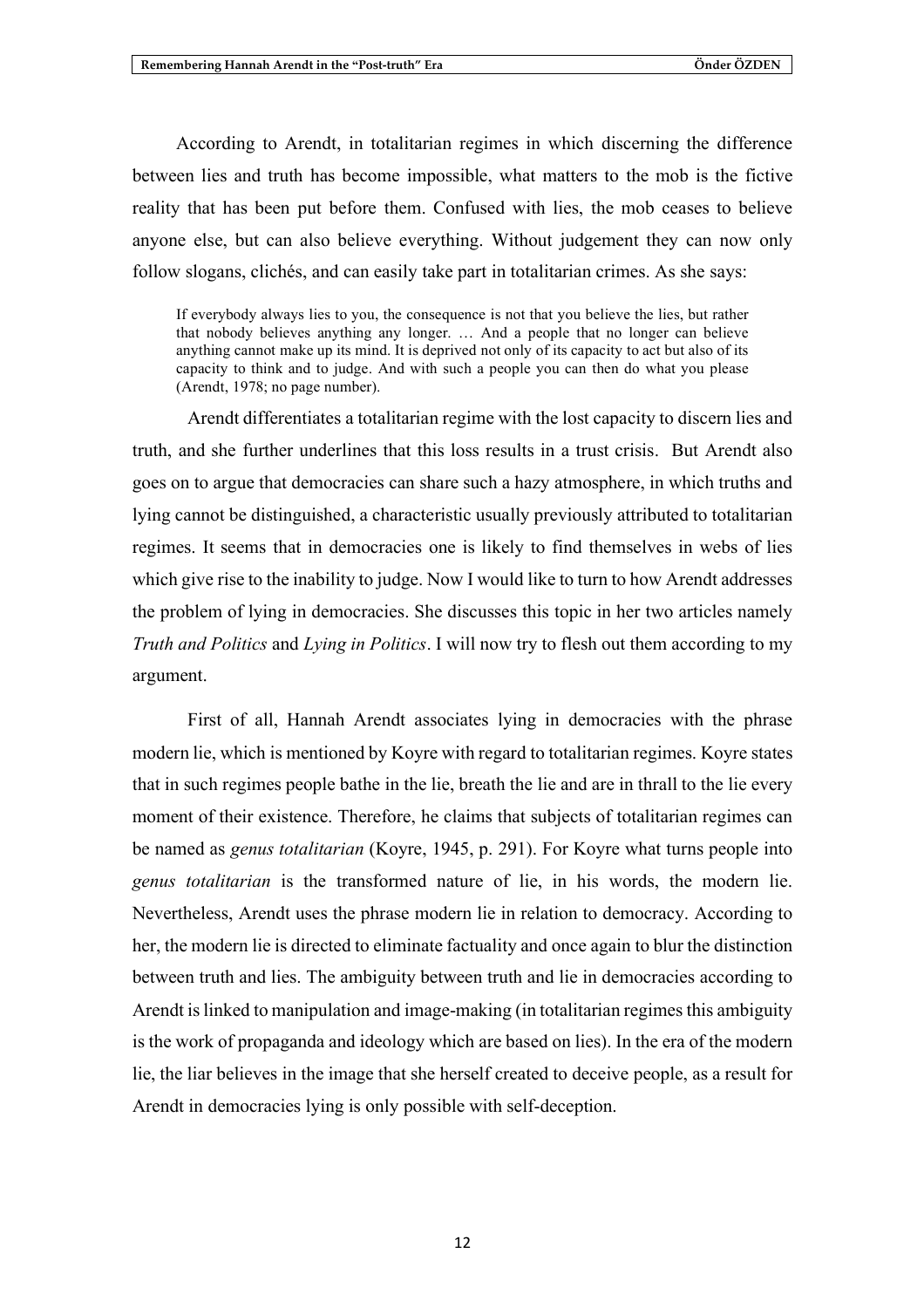Arendt claims that image-making is a new stage in the history of human follies. Commenting on the Pentagon Papers, Arendt thinks that public relations specialists making an image of an undefeatable USA and disregarding the facts of the Vietnam War to manipulate and deceive the American people, start to believe the image that they created (Arendt, 1972). This image captures its creators like a boomerang and threatens to abolish factual truth, such as the propaganda of totalitarian regimes. As Arendt says: "Such completeness and potential finality, which were unknown to former times, are the dangers that arise out of the modern manipulation of facts. … Images made for domestic consumption, … can become a reality for everybody and first of all for the image-makers themselves. … [T]he result is that a whole group of people, and even whole nations, may take their bearings from a web of deceptions" (Arendt, 2006, p. 250).

For Arendt, in contrast to modern lie, the old art of lying has two limits - in the same way as she discusses in her book *The Origins of Totalitarianism*. On the one hand, the old art of lying opens holes in the fabric of factuality; thus it can be detected by historians by pointing out these holes or noticing the inconsistencies. She claims that as long as the texture of factuality stays intact, the lie is still part of this texture and can be spotted. On the other hand, according to Arendt, only a limited circle of statesmen and diplomats had recourse to this kind of lie to deceive the enemy, but they were always aware of their lies. These two limits preclude the old art of lying from targeting the fabric of factuality. Nonetheless, the modern lie is related to self-deception; political actors are victims of the image they created, and they lose their relation to factual truth, and eventually a whole nation can be victim of the image and manipulation.

Therefore, it seemsthat the political atmosphere which is created by political lying is similar both in totalitarian regimes and in democracies. Totalitarian propaganda and image-making both target factuality and undermine the difference between truth and lies which might lead to trust crises. But for Arendt democracies have an advantage over totalitarian regimes. She thinks that having an ability to judge, witnessing and its institutional forms, the media, academia and the judiciary can preclude modern lie from undermining the fabric of factuality<sup>2</sup>. However, Arendt's formulation with regard to

<sup>&</sup>lt;sup>2</sup> Arendt, especially for democracies, underlines the importance of institutions that bear witness to facts. As she puts in one of her last interviews: "The moment we no longer have a free press, anything can happen.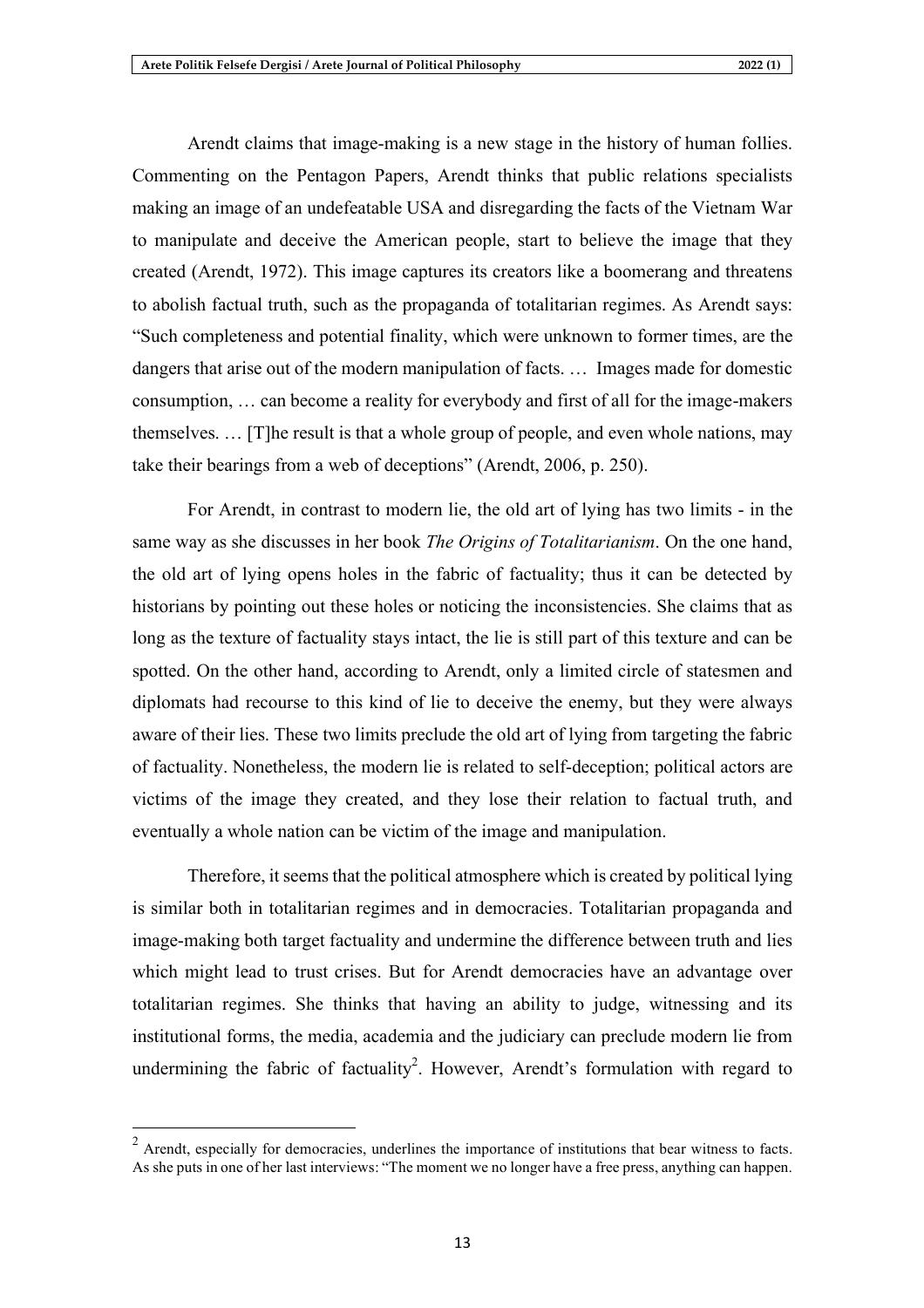witnessing, as it shall be discussed later, give rise to a certain problem that is mainly overlooked in the contemporary debates concerning 'post-truth' politics. Yet, before depicting her arguments concerning witnessing, I would like to turn to now what Arendt means by saying fact or truth and how she relates this notion to politics.

## **"The ground on which we stand": Truth and Action**

As it is well known, for Arendt, human beings' general conditions of existence are natality, mortality, worldliness, plurality, and the earth. They shape their conditions of existence with corresponding activities; labour, work and action, which depend on each other and are elements of *vita activa*. Labour pertains to the survival activities of human beings; biological necessities are fulfilled by this cyclical, repeated activity since its fruits do not last long and are consumed immediately. Unlike labour, the output of work is durable, and in work means has a definite end. Work interrupts nature's endless process in order to restructure nature into a dwelling space as a world, and thus an element of violence is involved in this activity. Building a wall is an example of work. Action, however, through which, according to Arendt, politics should be comprehended, and which Arendt gives privilege over work and labour, is associated with beginning something new and natality, plurality. As she states: "It is in the nature of beginning that something new is started which cannot be expected from whatever may have happened before. This character of startling unexpectednessis inherent in all beginnings … The fact that man is capable of action means that the unexpected can be expected from him, that he is able to perform what is infinitely improbable. And this again is possible only because each man is unique, so that with each birth something uniquely new comes into the world" (Arendt, 1998, p. 177–8). Arendt claims that through the capacity of beginning something new (action) we disclose who we are, not what we are which is manifested through our natural dispositions and our social status either as an *animal laborans* who carries out the endless process of labour or as a *homo faber* who carries out the violent, destructive process of work. According to her, action is performed via speech with fellow man: "Action, the only activity that goes on directly between men without the intermediary of things or matter, corresponds to the human condition of plurality … this plurality is

<u> 1989 - Johann Barn, mars ann an t-Amhain an t-Amhain an t-Amhain an t-Amhain an t-Amhain an t-Amhain an t-Amh</u>

What makes it possible for a totalitarian or any other dictatorship to rule is that people are not informed; how can you have an opinion if you are not informed?" (Arendt, 1978).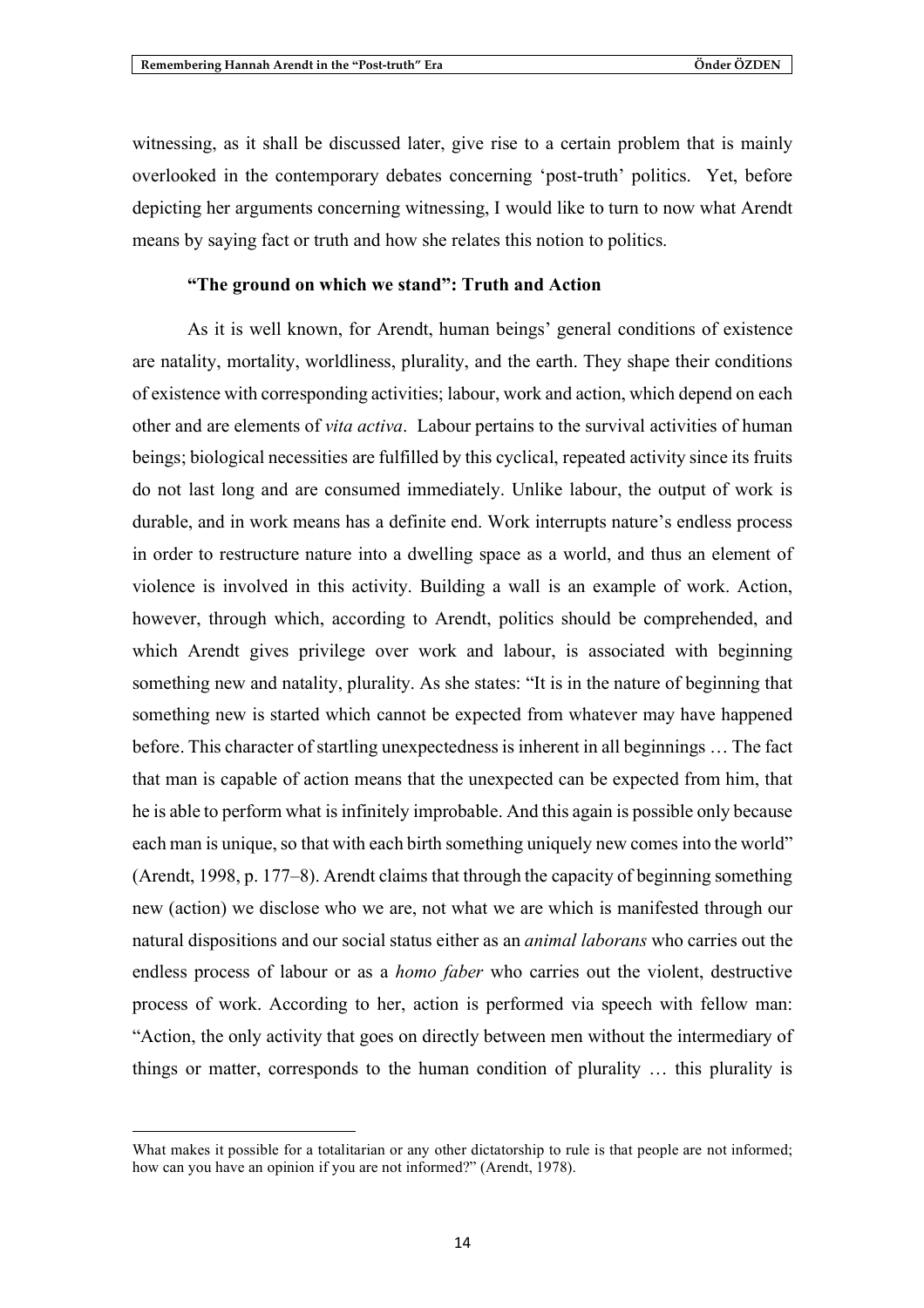specifically the condition of all political life" (Arendt, 1998, p. 7). Thus, action needs a stage, which Arendt names public space where politics can gain its proper meaning. Public space as a stage of appearance gives shelter to opinion, which is a reflection of how the world opens to every unique political actor. Therefore, an actor's opinion is perspectival, and in order to have a sight of the world before her, she needs to be in dialog with the others. Hence associated with these features of action namely beginning something new and connected with having an opinion and plurality, politics has a special relation to lying and truth.

In this respect, Arendt claims that the liar is the actor who has the advantage of being in the midst of the political stage. With her words: "He is an actor by nature; he says what is not so because he wants things to be different from what they are—that is, he wants to change the world. He takes advantage of the undeniable affinity of our capacity for action, for changing reality, with this mysterious faculty of ours that enables us to say, 'The sun is shining,' when it is raining cats and dogs" (Arendt, 2006, p. 245). Yet truth can not be considered as a part of this theatrical play. For her truth-telling has limited value in politics, and even she claims that truth and politics are incompatible with each other. Having said this, Arendt distinguishes truth as rational truth and factual truth, but she argues that both are coercive for political space. Rational truth is related to mathematical, philosophical or scientific truth – for example  $2+2=4$  – and claiming something opposite of this type of truth is considered as false or wrong. Factual truth, however, depends on testimony, and "it is related to other people: it concerns events and circumstances in which many are involved … it exists only to the extent that it is spoken about". An example of hers is "Germany invaded Belgium in August 1914", and in order for it to be a fact, this happening needs to be, for instance, written by historians, thus, a witness is crucial for factual truth. For Arendt, factual truth delineates the opinions by giving them a common ground, yet opinions and factual truth "must be kept apart" even though "they belong to the same realm." Factual truths don't take into account people's opinions, and from this point of view they are domineering. Arendt discussesthat a denial of factual truth is lying and the liar is the actor, not the truth-teller. However, this does not mean that for Arendt, the dweller of the political sphere is a political actor who lies unrestrictedly, she claims that political actor should respect the truth which is described metaphorically "the ground on which we stand and the sky that stretches above us"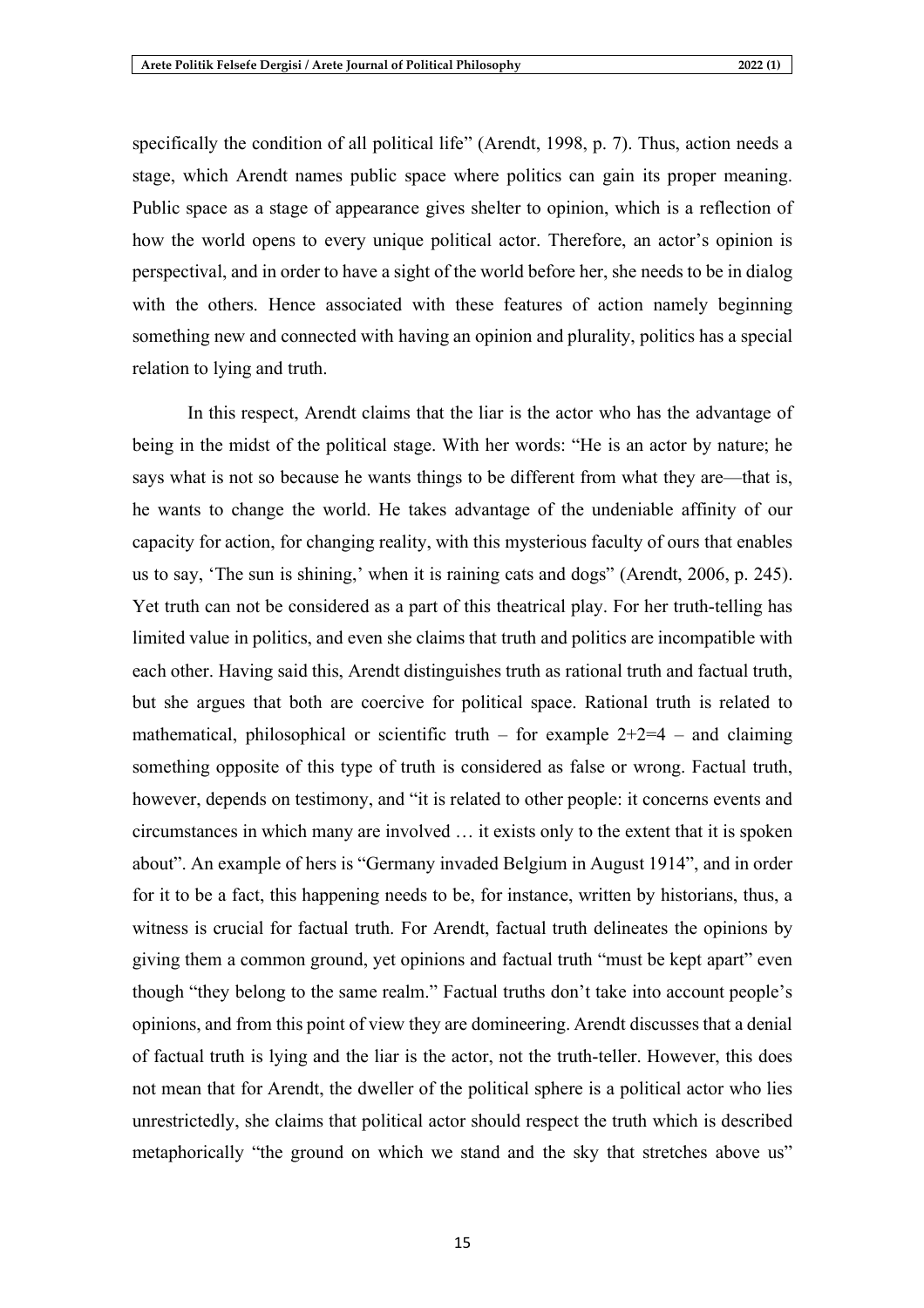(Arendt, 2006, p. 259). But if the actor transgresses the limits, it is the witness who reminds the actor of the boundaries.

Before tackling Arendt's arguments with regard to witnessing, here, it may be necessary to dwell on the peculiar connections that she sets up between lying and action. It needs to be bear in mind that especially in the *Human Condition* Arendt claims that action, which is related to our capacity to create something new, is disappearing. Since, particularly, the activity that concerns survival, labor, is starting to dominate the human world. However, if we follow Arendt's discussion of lying from totalitarianism to modern lie it seems that what is at stake is not the disappearance of action as such, but the boundaries that keep every activity in its place, and in this sense the non-political activity of setting up walls, namely, work, becomes more important. It should be noted that action, as we see in relation to lying, transgresses given limitations. As Margaret Canovan also reminds us, action has an anarchic character; it may push the political arena to its destruction (Conavan, 1992, p. 136-138)<sup>3</sup>, which can be seen in the case of lying in politics. An actor can lie and does not respect the boundaries that were drawn by the facts. She aims to challenge reality and is not bound by what is given. At this point, work becomes important; it is work that sets up the walls and contains action, as it were. It is up to *homo faber* to set forth the fact that 'it is raining cats and dogs' when the actor claims that without feeling any moral obligation 'the sun is shining'. From this insight, if one can speak of any disappearance within an Arendtian framework in the context of lying in politics, it can be argued that the activity, which restructures nature into a dwelling space, namely work, islosing its figure. According to Arendt, it isthe work itself that holds the stage together on which the political actors act.

In this context, associated with the work, witnessing plays a crucial role, since it is, as a historian for instance, the witness who reminds the political actor that "Germany invaded Belgium in August 1914". Furthermore, as it is mentioned at the beginning the paper Arendt's discussion of witnessing plays an important role in the the debates

<sup>&</sup>lt;sup>3</sup> Conavan states that Arendt's position on the destructive character of action, particularly, comes to the fore with regard to her account of Homeric hero. Donavan underlines that according to Arendt Homeric hero disregarding any political boundary leaves his ordinary life and undertakes great adventures. The hero quests for immortality and his actions trigger war. See Conavan (1992) on Homeric hero.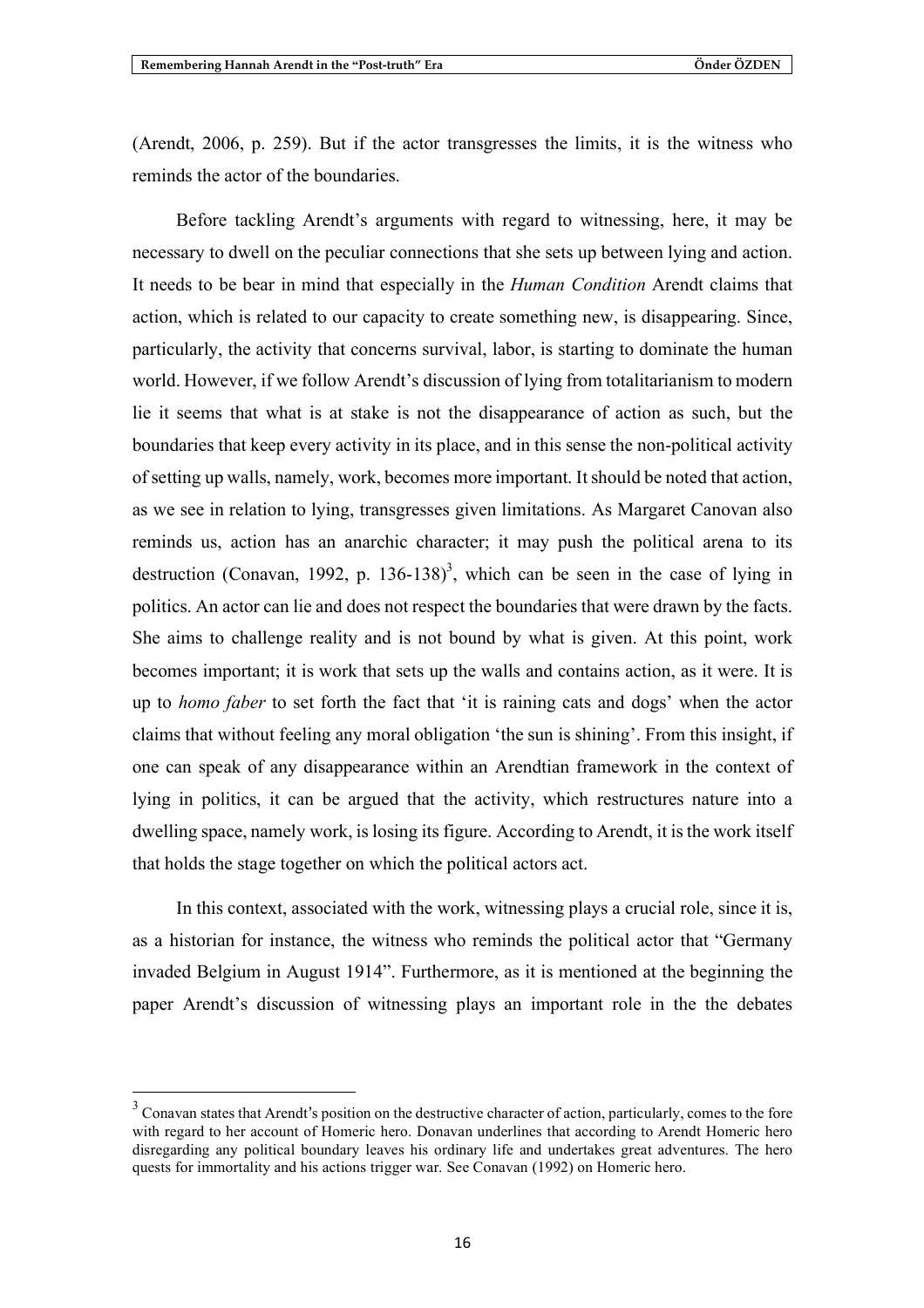circulating around the "post-truth" politics, yet, as it shall be discussed latter, this account leads to a certain impasse.

#### **Witness, reminder of the facts**

Arendt associates witnessing, which falls under the concept spectator and loses its political implications in her latter writings, with judgement. In a nutshell, judgement, which is the specific and unique ability "to tell right from wrong, beautiful from ugly", means to think representatively, or to put it in other words, to think from the standpoint of everyone else. Arendt calls this capacity of thinking representatively "enlarged mentality", which was deployed by Kant with regard to aesthetic judgement. Turning to Kant, Arendt builds her theory of judgement from Kantian aesthetic. For Arendt, aesthetic judgement or judgement of taste, which is reflective and deals with particularity without the guidance of a rule, seeks for universal out of particulars, therefore it can give a starting point for a general theory of judgement. For example, when a flower or a painting is pointed out as beautiful this judgement is first of all related to particularity since beauty has been thought in relation to this particular flower or painting and as a result it is considered as an example of beauty. Secondly, by identifying this flower as an example of beauty this judgement has to take into consideration the judgement of others with regard to the object. In this sense, "judgment, and especially judgments of taste, always reflects upon others and their taste, takes others possible judgments into account" (Arendt, 1982, p. 42-43), accordingly it is based on two crucial faculties: imagination and common sense. Imagination refers to representing in mind what has been previously perceived by the senses. Thus, with the help of imagination, one can represent the object, and can distance herself from the object, thereby this process gives rise to impartial judgement. Besides, for Arendt, common sense or *sensus communis*, is what makes a judgement valid; without it, individual idiosyncrasies(matters of personal liking and private interest) cannot be set aside. Judgement is only possible by taking on the point of view of others and their possible assent or dissent, thereby it renders a judgement disinterested. In addition to this, according to Arendt it is only the witness or the spectator who can judge disinterestedly and impartially: The witness or in her terms the spectator has the advantage since "he sees the play as a whole, while each of the actors knows only his part or, if he should judge from the perspective of acting, only the part of the whole that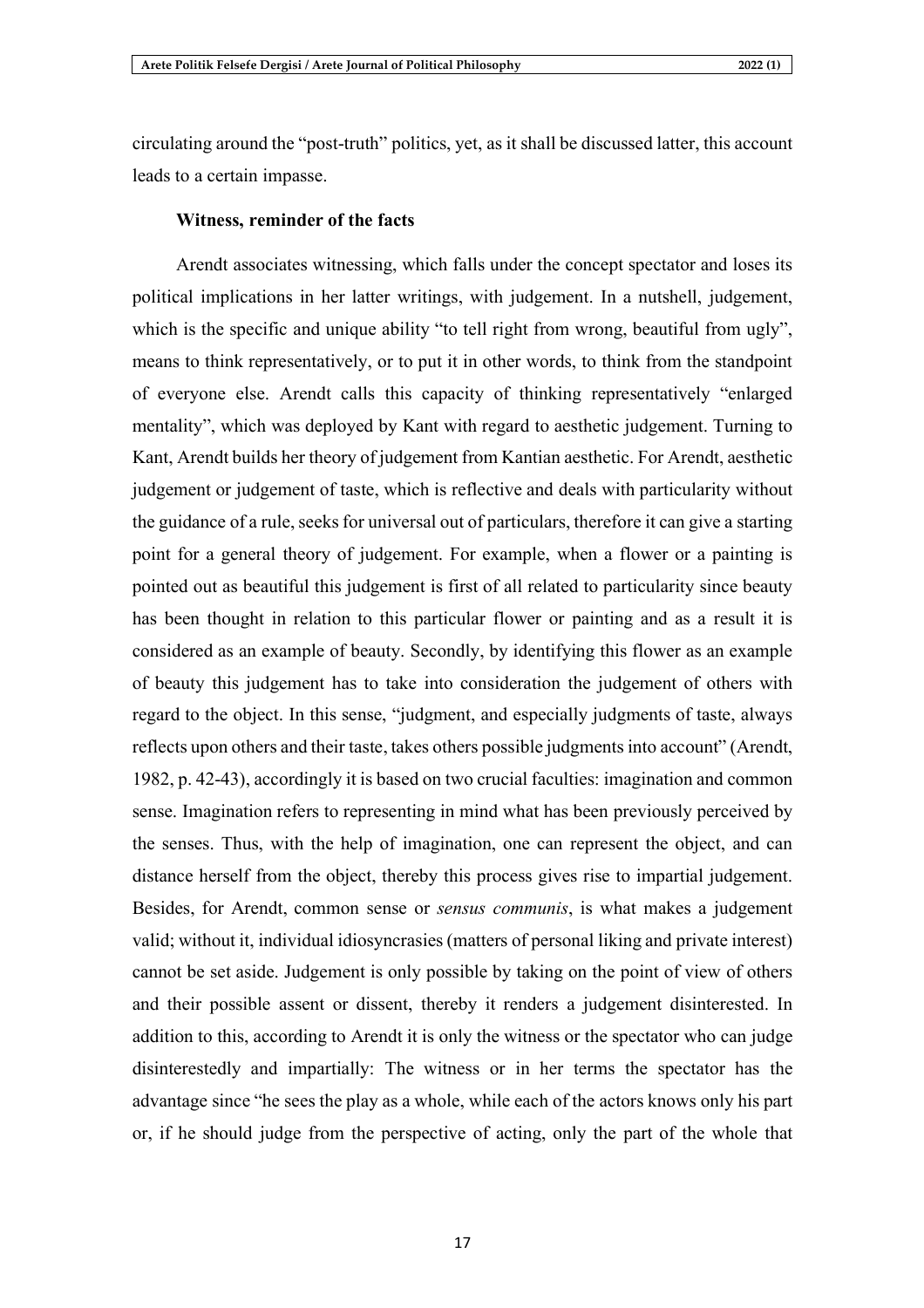concerns him. The actor is partial by definition" (Arendt, 1982, p. 69).<sup>4</sup> The political actor is bound by her immediate experience; she is embedded in the event, she is pursuing particular goals; in this respect, she cannot keep her distance from an event. Only the witness or the spectator who keeps her distance with the help of imagination and common sense can judge impartially and disinterestedly, and thus cannot be a political actor<sup>5</sup>. For Arendt, it is in this sense that the act of witnessing reminds the political actor "the ground on which we stand and the sky that stretches above us" and the facts in democratic regimes, who by creating images constantly lies to herself and believes her lies.

#### **Concluding Remarks**

At this point I would like to turn beginning of the paper and touch on the impasses of Arendt's arguments that haunt today's debates on post-truth politics. The first one, which I have briefly mentioned before, pertains to Arendt's account of the relation between action, truth, and lying. Arendt gives action a special place in her thought, but it seems that this unique activity of *vita activa* has to be carefully assessed, and actors should be reminded of the boundaries delimited by factual truths. A non-political witness

<sup>&</sup>lt;sup>4</sup> It should be noted that Arendt in her later attempt to formulate her position regarding judgement (especially in her book Lectures on Kant's Political Philosophy) does not deploy the term witness, instead she uses the term spectator (I would like to thank one of the reviewers for reminding me of this point and giving me the opportunity to touch upon it). The terms spectator and witness, even though, they seem synonyms, differ from each other in the sense that while the latter term implies involvement in the witness' part in the events that she bears witness to, the former excludes any kind of involvement, at first glance. Witness is tied to the events that she stumbles upon, since the term refers to attestation. However, a spectator is the person who gives an account of the events that take place in front of her eyes by merely observing or spectating them, as it were. The subtle but important difference between a witness and a spectator is too complex to tackle in the course of this paper (since considering the connection to attestation a discussion regarding performativity is needed, to say the least), yet my deployment of the term witness is based on two parameters. The term is used, first of all, for the sake of consistency. Given that Arendt, in her discussion of lying, underlines the importance of witnessing and in so much as she does not use the term spectator here is led to the decision to continue using the term. Secondly, and more importantly, the problem of sincerity, as it shall be discussed later, haunts both witness and spectator. The witness or the spectator can make mistakes while telling her experience of what has happened; nonetheless, it is expected from her, whether she is taken to be a witness or a spectator, that she tells the events *as she experiences* them without lying. Therefore, she needs to be sincere. In this sense sincerity links both terms. 5 As <sup>d</sup>'Entreves (2019) aptly reminds us, Arendt did not leave <sup>a</sup> unified theory of judgement which is not

surprising at all if we remember Balibar's remark that I mentioned at the beginning of this paper. Arendt's first model is based on the standpoint of the actor, and her second model takes the standpoint of the spectator into consideration. While the first one is the faculty of political actors who show themselves on the political stage, the second one "is the privilege of non-participating spectators, primarily poets and historians, who seek to understand the meaning of the past and to reconcile us to what has happened" (d'Entreves, 2019 no page number). In the course of the debates regarding 'post-truth' politics Arendt's second model generally attracts the commentators. However, it is noteworthy to mention that Arendt herself was also at the end of her writing career concerned with the second model. In this sense, within the scope of this paper Arendt's second model is, particularly, referred to.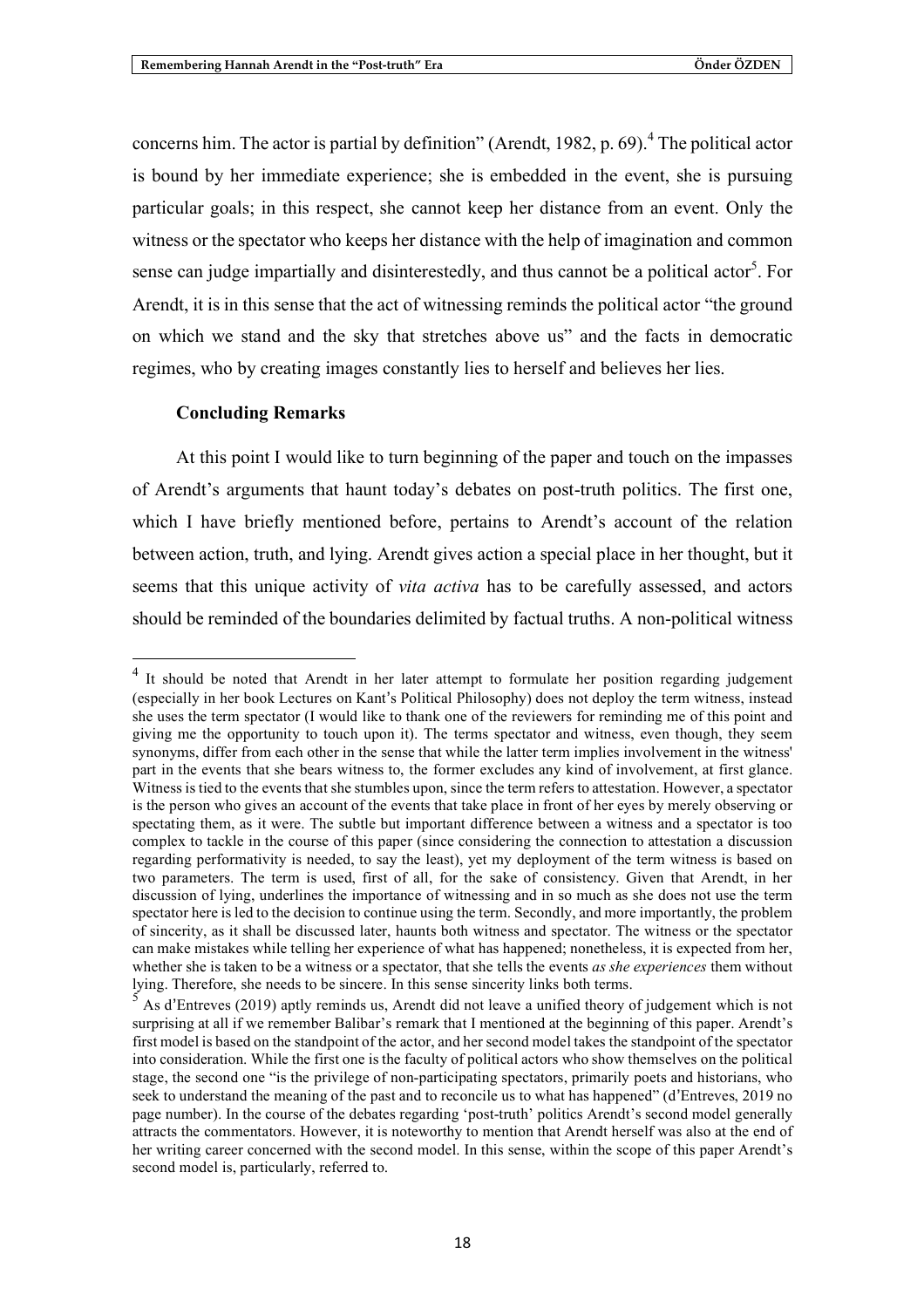has to be vigilant if boundaries are transgressed. But while action needs a witness to protect and to create the ground that it requires, a witness can do this via truth, and as we have seen before, truth is also as threatening as lying since truth does not let opinions have a voice, what is claimed as truth has a domineering power over opinions. Therefore, finding a way out with the help of a witness might give rise to the disappearance of politics. This Arendtian perspective, in turn, needs to be considered when it is addressed in relation to post-truth politics.

Secondly, what I want to emphasise is that for Arendt, while political actors are not bound by any ethical or moral duty in relation to lying, such attributes are expected from the witness. Being a disinterested and impartial witness, one can argue that she also needs to be sincere; she has to speak from the heart. Being assigned to keep an eye on the facts, the witness has to tell the facts as she perceives them from her perspective, while the political actor enjoys telling lies. However, for Arendt sincerity, speaking from the heart, has also hazardous reverberations.

Arendt discusses sincerity with regard to the practice of unmasking in the French Revolution. When the Jacobins thought that they were fighting against hypocrisy, they demanded absolute sincerity. However, in her view the practice of unmasking or the "unending hunt for hypocrites" is always dangerous because it brings natural bearings, all selfish and personal motives, goals into the political sphere. According to Arendt, bringing into play the personal motives and goals actually implies that at this moment all human relations have been poisoned by lies or marks the moment when nobody believes anything or anybody any longer, namely, it is related to the trust crisis (Arendt, 1963, p. 98). In this sense, when facts or factual truth are associated with sincerity, it can be concluded that the distinction between truth and lies which has been considered important for politics has already become blurry. Actually, Arendt seems also aware of this impasse when she writes:

Fiction authors<sup>6</sup> are always accused, of lying. And that is quite justified. We expect truth only from them (and not from philosophers, from whom we expect conceptual thought). Faced with such a demand, so terribly difficult to fulfil —how should one not lie? (Quoted in Blumenthal-Barby, 2007, p. 370).

 $<sup>6</sup>$  We can read fiction authors as witness since Arendt's account of witness is related to her thoughts about</sup> storytellers.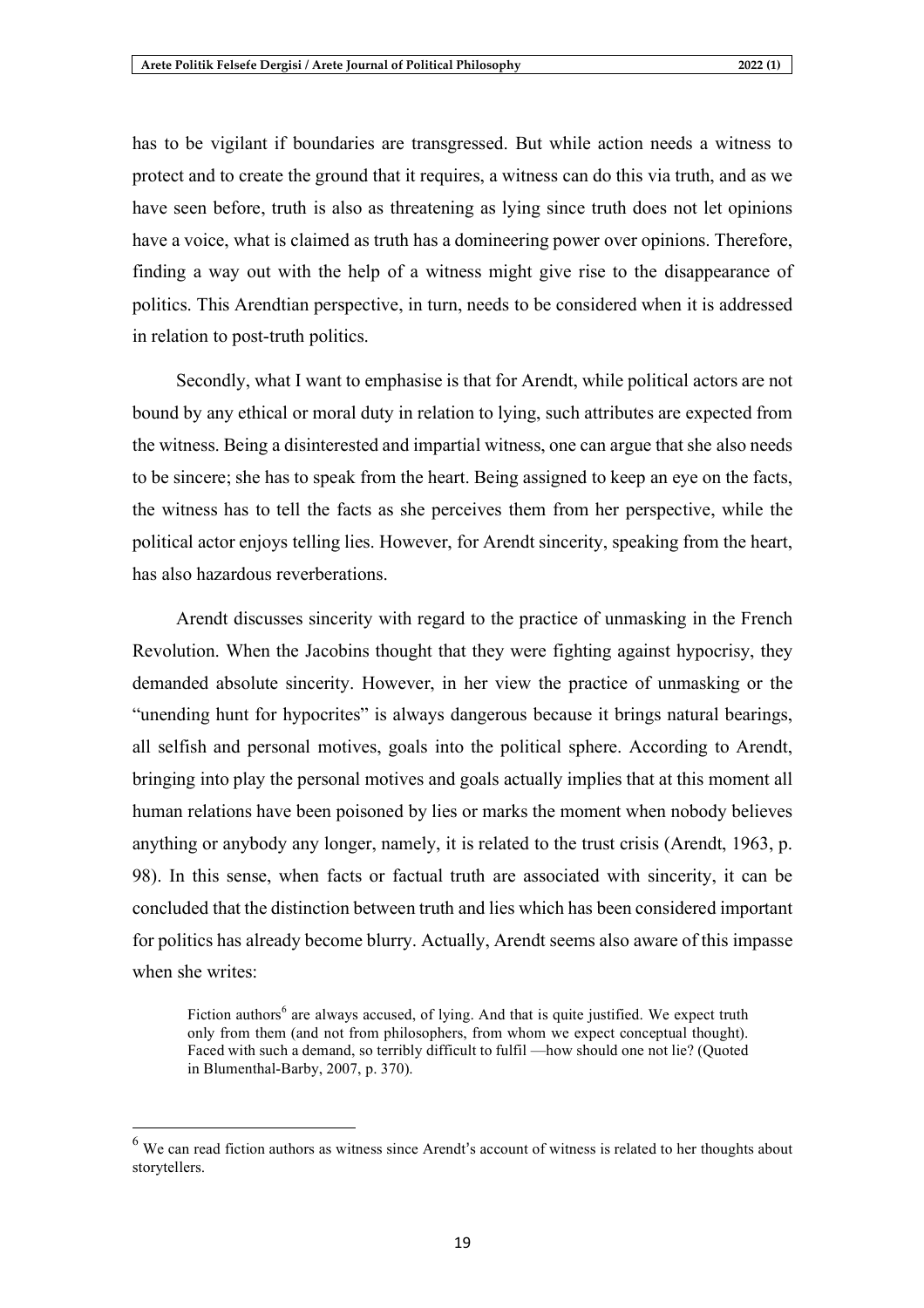The duty that Arendt puts before us in this quote is hard to fulfil when truth is thought through sincerity, speaking from the heart. Since it is bottomless, one can never be sure about what is actually taking place in another's heart. In order to find out the truth which is so crucial for politics that is expected from the witness, the witness must have a heart or self to accord with. However, as Arendt might say, there is no such heart or self that can be looked towards. There is no ground that can help us to ensure the sincerity of the witness. It is here we enter into the problem of trust which is claimed as an aspect of the post-truth era. Once sincerity is claimed as a principle for truth, everyone has already been a part of the trust crisis. Every claim is met with suspicion, and the shadow of lies has already started to poison it. Therefore, there is nothing that can exempt the witness from this trust crisis; she is also stuck in the hazy atmosphere of lies. This also conjures up memories of Walter Benjamin when he remarks on what he calls objective mendacity:

Why "objective" mendacity? 1) It objectively dominates world-historically in this time. Anything that is not altogether great is inauthentic in our time. 2) It is not a subjective lie, for which an individual is clearly responsible. Rather, the latter is "bona fide" (Benjamin, 2021, p. 93).

What Benjamin calls objective mendacity marks a similar situation as post-truth. Besides the pervasiveness of lying, the main problem with post-truth is that human interaction has become untrustworthy. Therefore, as Benjamin indicates, regardless and because of the sincerity of an individual, what she says is met with suspicion even if this individual is a witness from the Arendtian perspective. In this sense, related to having institutional forms of witnessing, the advantage, which Arendt considers that democracies have over totalitarian regimes, may not have a firm ground. Due to this unstable ground that Arendt's arguments on lying regarding democracies and totalitarian regimes do not differ from one another considerably, as it has been touched upon in the second part of this paper.

Moreover, even when Arendt's arguments are recalled from a more political perspective - such as in the words of Linda Zerelli who claims that "[w]e recover truth not through philosophical critique, … but as a part of practices of freedom" (2020, p. 162), namely by acting and judging politically, in the sense that creating a public sphere - the problem of sincerity still remains to be weighed up. Since the act of telling what has happened or articulating how the world appears from a certain point of view still calls for a discussion regarding the sincerity of the person who takes part in such a processes.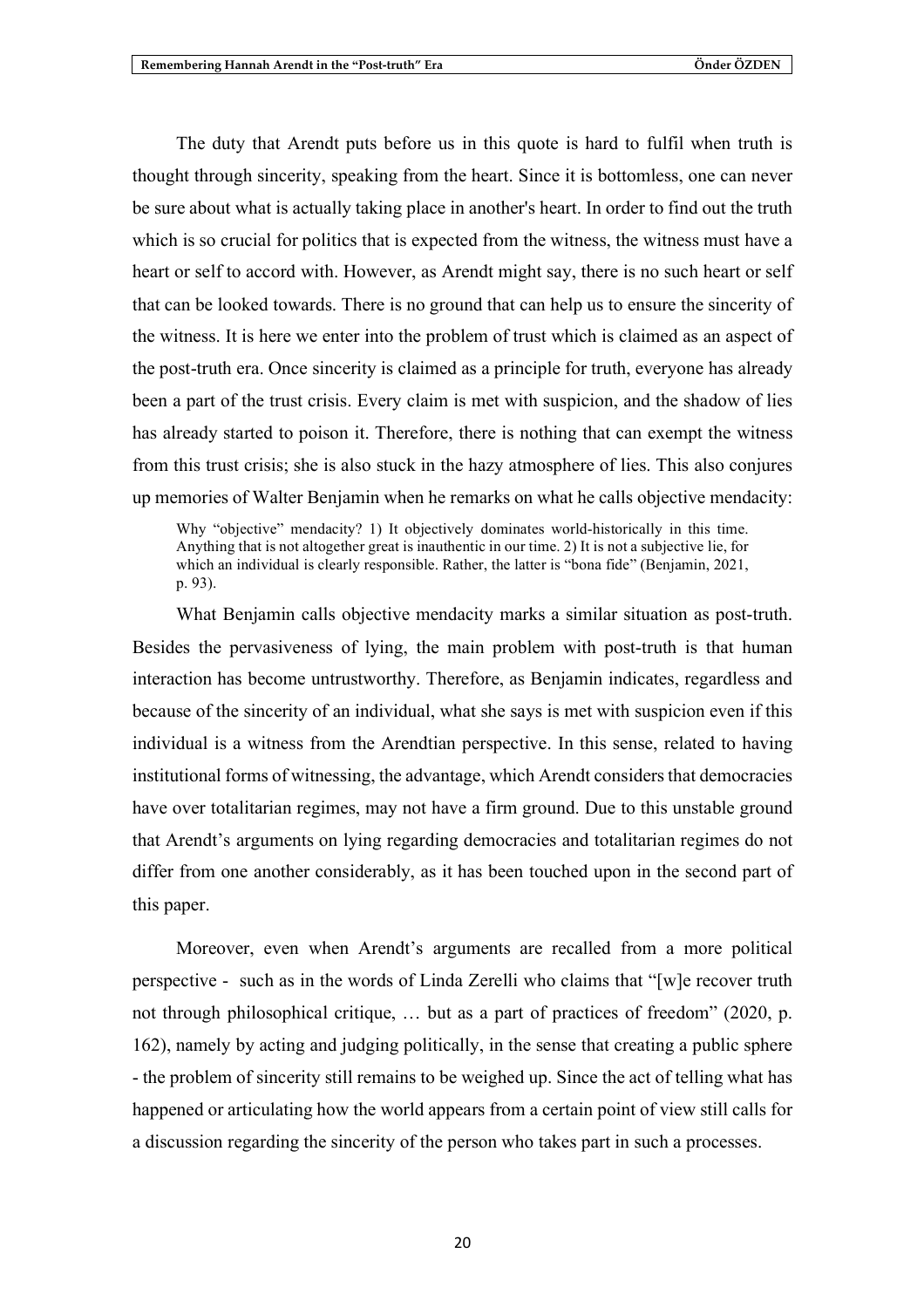In conclusion, it can be inferred that trying to construct boundaries with the help of a witness and her ability to judge might not give us a shortcut to find the exit. Even though it is important to think with Hannah Arendt and pay attention to her warnings, we should also consider these impasses when discussing the relation between lying, truth and politics. And as a last note, it is also important to remember that Arendt never "wrote two successive books from the same point of view", since in politics there are not two same points that one can easily compare. Therefore, it is up to us to find a way out of the dark times that we are living in.

### **Bibliography**

Arendt, Hannah (1963). **On Revolution**. London: Faber and Faber.

Arendt, Hannah (1968). **Men in Dark Times**. New York: Harcourt Brace.

Arendt, Hannah (1972). "Lying in Politics". In **Crisis of the Republic**. New York: Penguin Books. pp. 3-47.

Arendt, H. (1973). **The Origins of Totalitarianism (New edition with added prefaces).** New York: Harvest Books.

Arendt, Hannah. (1982). **Lectures on Kant's Political Philosophy.** Chicago: University of Chicago Press.

Arendt, Hannah (1994) "Approaches to the 'German Problem,'" In **Essays in Understanding**. Jerome Kohn (Ed.). New York: Harcourt Brace. pp. 106–120.

Arendt, Hannah (2006). 'Truth and Politics". In **Between Past and Future**. New York: Penguin Books. pp. 223-59.

Balibar, Etienne (2007). "(De)Constructing the Human as Human Institution: A Reflection on the Coherence of Hannah Arendt's Practical Philosophy" **Social Research**, 74(3):727-738.

Benjamin, Walter; Fenves, Peter and Ng,Julia (2021). **Toward the Critique of Violence: A Critical Edition**. Redwood City: Stanford University Press.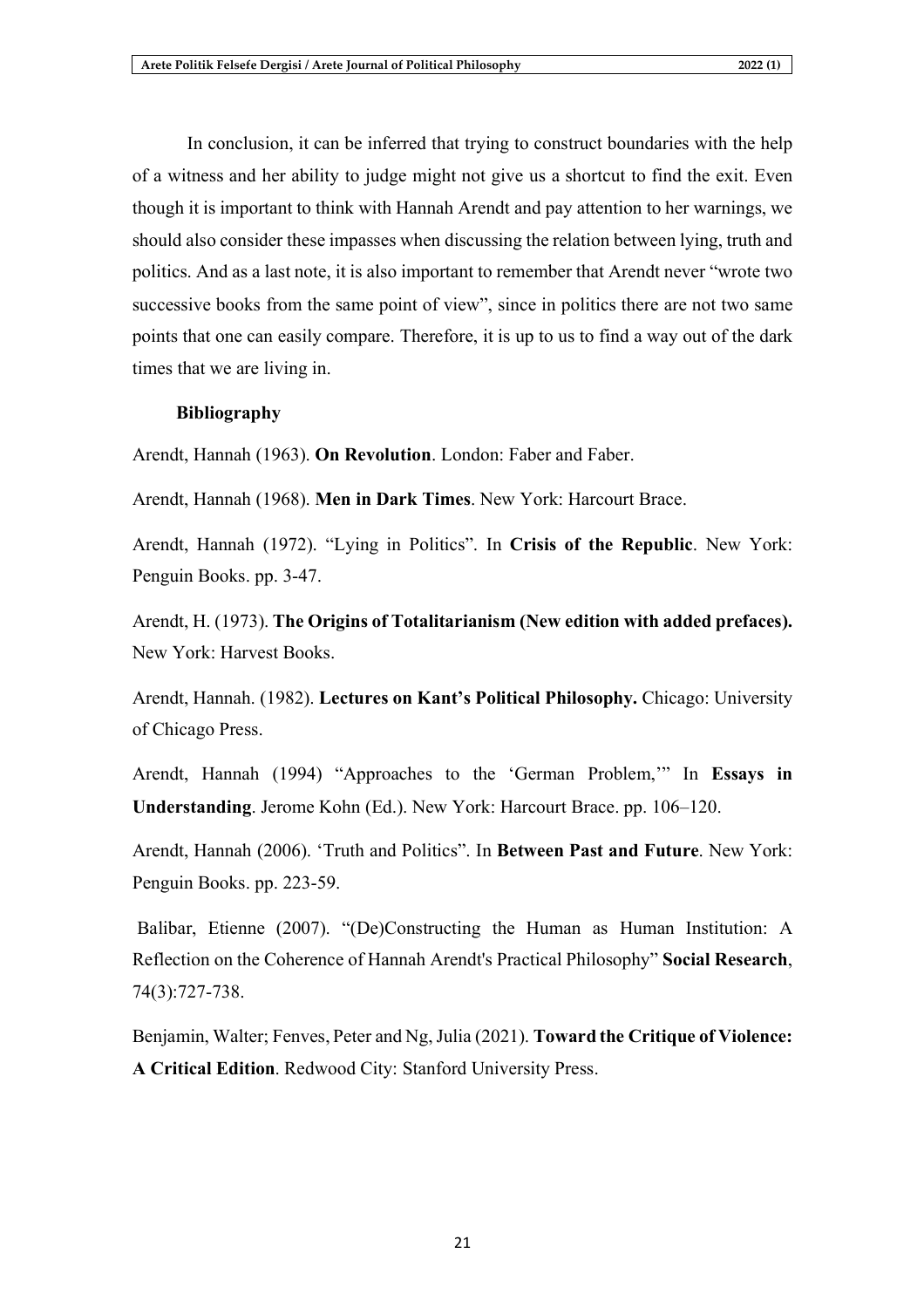Berkowitz, Roger (2017). "Why Arendt Matters: Revisiting 'The Origins of Totalitarianism'". https://lareviewofbooks.org/article/arendt-matters-revisiting-originstotalitarianism/. Last accessed: 20.11.2021.

Birmingham, Peg. (2008). "A Lying World Order: Deception and the Rhetoric of Terror". **The Good Society**, 16(2): 32–37.

Blumenthal-Barby, Martin (2007). "Why Does Hannah Arendt Lie? Or the Vicissitudes of Imagination". **Germanic Review**, 82(4): 369-388.

Conavan, Margaret (1992), Hannah Arendt: A Reinterpretation of Her Political Thought, UK: CUM.

d'Entreves, Maurizio Passerin (2019). "Hannah Arendt". **The Stanford Encyclopedia of Philosophy** (Fall 2019 Edition). Edward N. Zalta (Ed.). hhttps://plato.stanford.edu/archives/fall2019/entries/arendt/. Last accessed: 02.01.2022.

Greenberg, Keren (2017). "Beyond the Origins of Totalitarianism". https://newrepublic.com/article/142050/beyond-origins-totalitarianism. Last accessed: 20.11.2021.

Koyre, Alexandre (1945). "The Political Function of the Modern Lie". In **Contemporary Jewish Record.** New York:The American Jewish Committee. pp. 290-300.

McGranahan, Carole (2017). "An Anthropology of Lying: Trump and the Political Sociality of Moral Moral Outrage". http://onlinelibrary.wiley.com/doi/10.1111/amet.12475/epdf. Last accessed: 20.11.2021. Zerilli, M. G. Linda (2020). "Rethinking the Politics of Post-Truth With Hannah Arendt". In **Political Phenomenology: Experience, Ontology, Episteme**. Thomas Bedorf and Steffen Herrmann (Ed.). London and New York: Routledge. pp. 152-164.

#### **Acknowledgments**

I thank the anonymous reviewers for their careful reading of the manuscript and their many insightful comments and suggestions.

#### **Disclosure statement**

No potential conflict of interest was reported by the author(s).